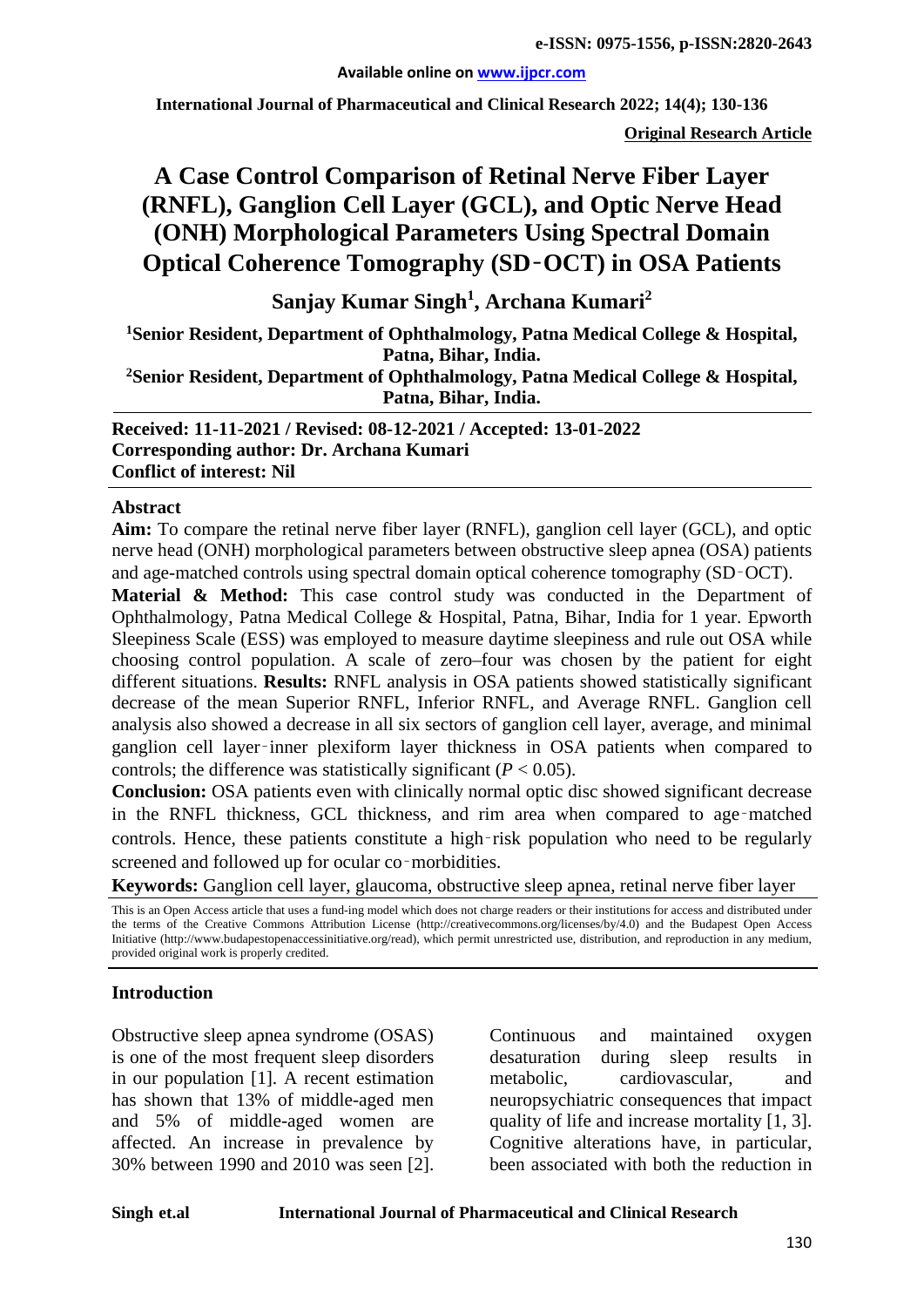the overall performance and the memory abilities of patients with OSAS [4].

The combination of OSAS with glaucoma was first drawn to our attention in 1982 by Walsh and Mont Plaisir's study which reported that 5 members of the same family had OSAS with glaucoma [5].While there are studies reporting high glaucoma prevalence or decrease in retinal nerve fiber layer (RNFL) thickness in patients with OSAS, there are also studies arguing that OSAS does not have any relationship with glaucoma [6, 7].

Obstruction Sleep Apnea (OSA) is characterized by repetitive episodes of complete or partial collapse of the upper airway during sleep resulting in complete cessation (apnea) or reduction (hypopnea) of airflow leading to arousal and hypoxia. [9] In Indian studies, the prevalence of obstructive sleep apnea varied from 4.4% to 13.7%. [10] The most prevalent ocular associations are primary open angle glaucoma and normal tension glaucoma. [11]

Hence, we aim to compare the retinal nerve fiber layer (RNFL), ganglion cell layer (GCL), and optic nerve head (ONH) morphological parameters between obstructive sleep apnea (OSA) patients and age‑matched controls using spectral domain optical coherence tomography (SD  $-OCT$ ).

### **Material & Method:**

This case control study was conducted in the Department of Ophthalmology, Patna Medical College & Hospital, Patna, Bihar, India for 1 year.

### **Inclusion and exclusion criteria**

Patients diagnosed to have OSA were categorized into mild, moderate, and severe OSA according to the apnea– hypopnea index (AHI)

- Mild Sleep Apnea: AHI 5–15 events per hour
- Moderate Sleep Apnea: AHI 15–30 events per hour

• Severe Sleep Apnea: AHI > 30 events per hour

Patients with media opacity preventing acquisition of good OCT images, refractive error (>2.00 diopter spherical error, >1 diopter cylindrical error), history of uveitis, any retinal pathology such as diabetic retinopathy, hypertensive retinopathy, age–related macular degeneration, family history of glaucoma, history of chronic steroid use, heavy smoking, alcohol abuse and co-existing neurological diseases that might affect visual field were excluded from the study. Methodology

Epworth Sleepiness Scale (ESS) was employed to measure daytime sleepiness and rule out OSA while choosing control population. A scale of zero–four was chosen by the patient for eight different situations.

Patients with no systemic co-morbidities, no significant refractive error (>2.00 diopter spherical error, >1 diopter cylindrical error were excluded), no history of snoring, a score of  $< 10$  on ESS, no evidence of glaucomatous optic nerve appearance and a cup disc ratio less than 0.5, open angles on gonioscopy, no previous history of chronic steroid use, ocular trauma, ocular surgery or laser treatment, and no history of heavy smoking or chronic alcohol intake were included as controls.

All subjects had a detailed ophthalmological examination, which included visual acuity by Snellen chart, intraocular pressure measurement by gold Mann's applanation tonometry corrected with central corneal thickness measured by ultrasound pachymetry, gonioscopy, slit lamp examination including biomicroscopy (90 D), and fundus examination using indirect ophthalmoscope.

After evaluation, the study population was classified into two groups. Cases included 100 eyes of 50 OSA patients with open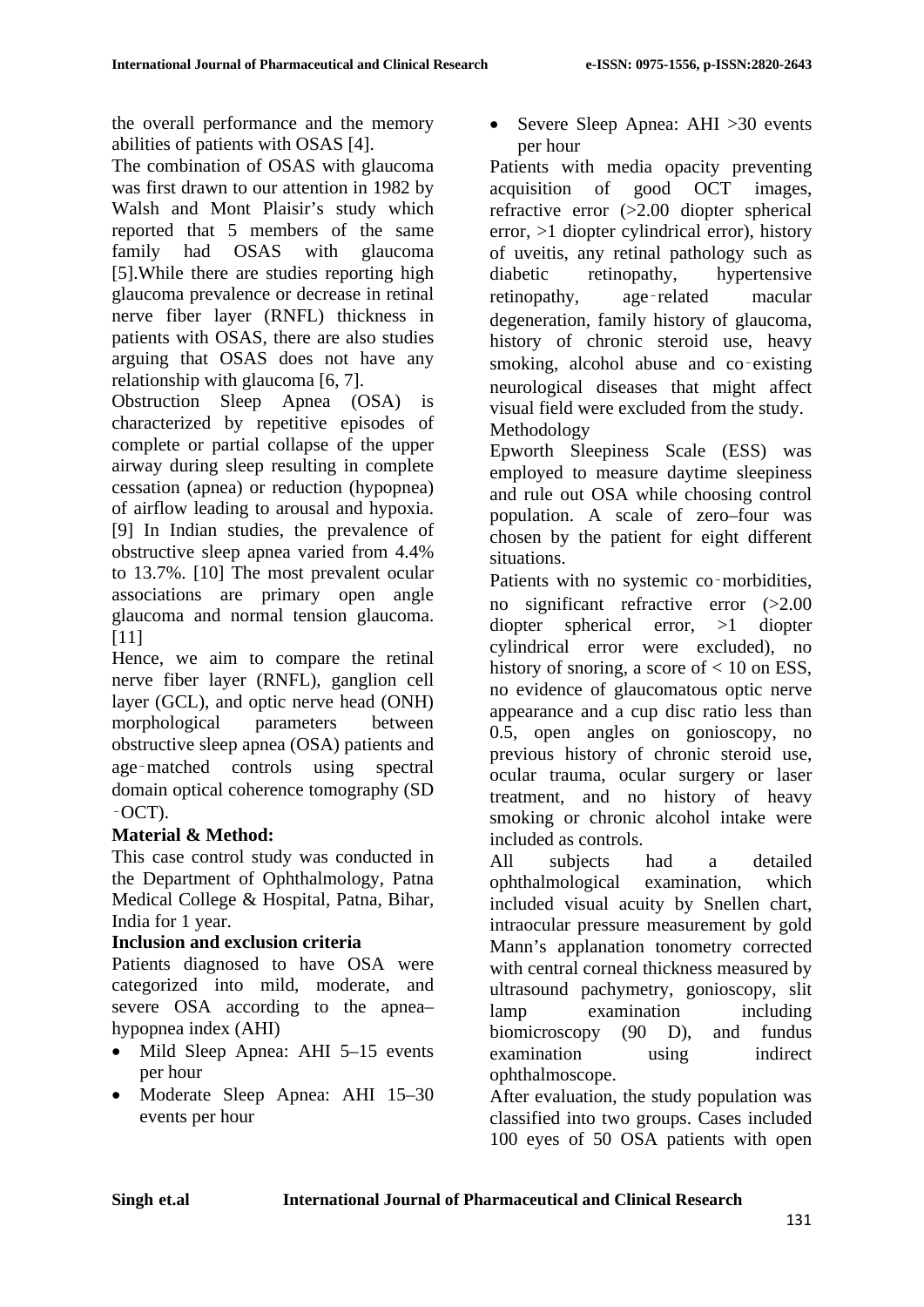angles, normal optic disc and normal visual fields, and control group included 100 eyes of 50 age and sex‑matched controls.

#### **Statistical analysis**

Statistical analysis was done using IBM SPSS20. (SPSS Inc, Chicago, USA). For all the continuous variable, the results are either given in Mean ± SD and for categorical variable as percentage. To compare the mean difference of numerical variable between groups, independent two sample "t" test was applied. To obtain the relationship between two variables, Pearson correlation was applied. A *P* value <0.05 was considered statistically significant. Bonferroni test was used to get the corrected *P* value of  $P < 0.002$ .

#### **Results:**

The mean age was  $50.21 \pm 15.77$  and  $45.79 \pm 9.21$  years in cases and controls. respectively. The difference of mean age between cases and controls was not statistically significant with a *P* value of 0.122.

On comparison of parameters between OSA patients and controls, the central corneal thickness was not statistically different between the two groups (*P* > 0.05). Analysis of visual field parameters such as mean deviation and pattern standard deviation between cases and controls was not statistically significant as shown in Table 1.

RNFL analysis in OSA patients showed statistically significant decrease of the

mean Superior RNFL, Inferior RNFL, and Average RNFL with a *P* value of 0.013,  $\leq 0.001$ , and  $\leq 0.001$ , respectively. The difference in mean temporal RNFL was not statistically significant between the two groups  $(P = 0.291)$  and the values are presented in Table 2.

On mean RNFL clock hour analysis, RNFL clock hour 1,4,5,6 was decreased in OSA patients and the difference was statistically significant with a *P* value of 0.003, 0.002, <0.001, and 0.004, respectively.

Ganglion cell analysis also showed a decrease in all six sectors of ganglion cell layer, average, and minimal ganglion cell layer‑inner plexiform layer thickness in OSA patients when compared to controls; the difference was statistically significant  $(P < 0.05)$  and the values presented in Table 3. Measurement of mean average and central subfield retinal pigment epithelium + inner plexiform layer thickness was not significant between the two groups.

Among the optic nerve head morphological parameters, the difference in average CD ratio, CD Volume and Disc area was not statistically significant between the two groups with a *P* value of 0.271, 0.088, and 0.512, respectively. However, the rim area was significantly decreased in OSA patients when compared to controls  $(P < 0.001)$ , and the values are presented in Table 4.

| Parameters                       | Group             | <b>Mean</b> ±standard deviation    | $\boldsymbol{P}$ |
|----------------------------------|-------------------|------------------------------------|------------------|
| Mean                             | Cases             | $-1.98 \pm 0.79$                   | 0.033            |
| Deviation                        |                   | Controls $\vert$ -1.69 $\pm$ 0.58  |                  |
| Pattern<br>Standard<br>Deviation | Cases<br>Controls | $1.77 \pm 0.51$<br>$1.60 \pm 0.80$ | 0.184            |

**Table 1: Comparison of visual field parameters between cases and controls (***n***=100)**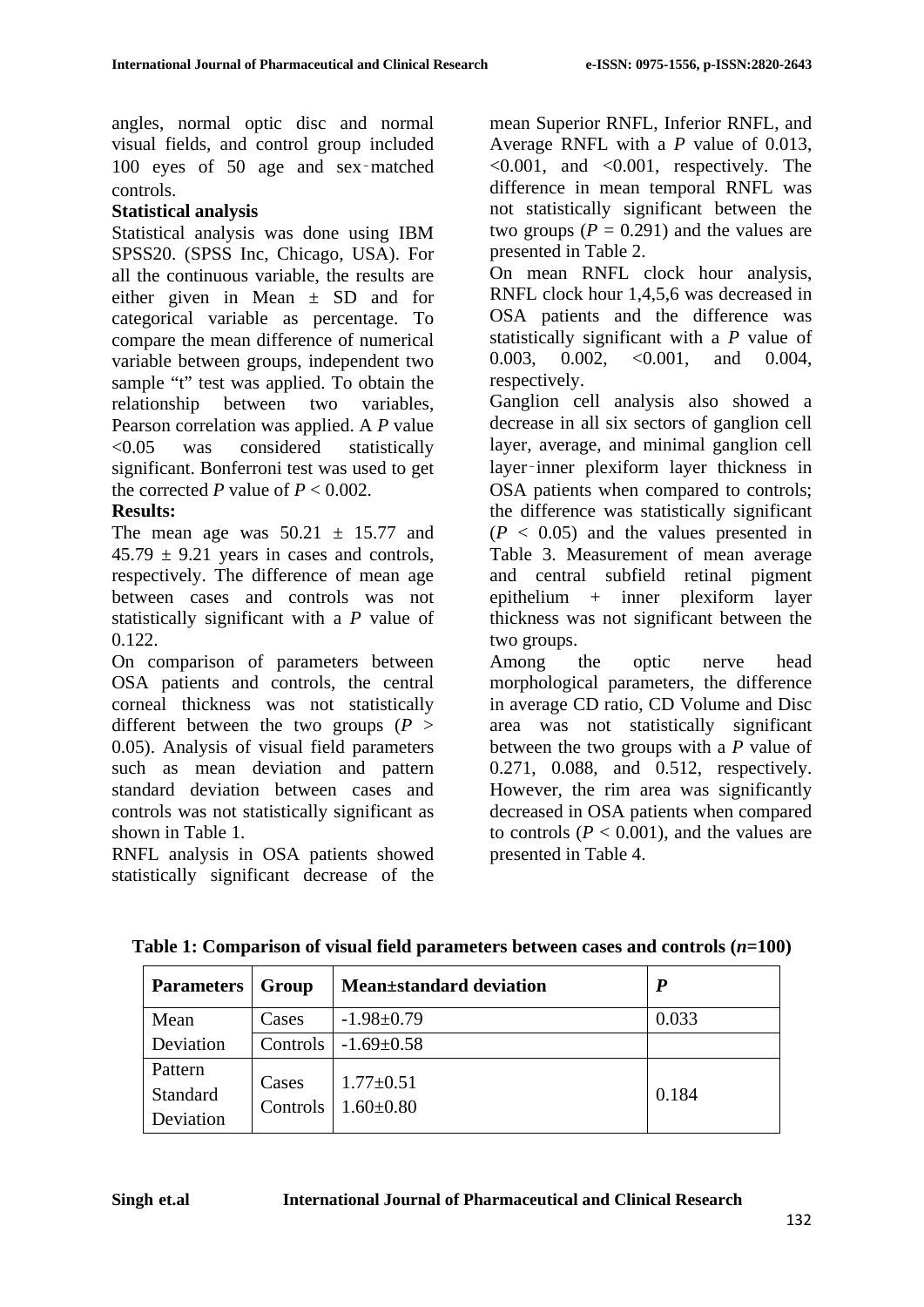| <b>Paramete</b><br>rs       | Group                 | <b>Mean</b>                           | <b>Standard</b><br>deviation | $P-$<br>value |
|-----------------------------|-----------------------|---------------------------------------|------------------------------|---------------|
| Superior<br><b>RNFL</b>     | Cases<br>Control<br>S | 135.8<br>7<br>122.6<br>0              | 18.90<br>8.582               | 0.013         |
| Inferior<br><b>RNFL</b>     | Cases<br>Control<br>S | 108.7<br>$\overline{2}$<br>118.8<br>4 | 15.837<br>7.948              | < 0.00<br>1   |
| Temporal<br><b>RNFL</b>     | Cases<br>Control<br>S | 73.79<br>61.53                        | 10.841<br>5.093              | 0.291         |
| <b>Nasal</b><br><b>RNFL</b> | Cases<br>Control<br>S | 54.82<br>66.09                        | 9.274<br>7.173               | 0.046         |
| Average<br><b>RNFL</b>      | Cases<br>Control<br>S | 76.60<br>86.29                        | 8.280<br>3.284               | < 0.00<br>1   |

#### **Table 2: Comparison of Retinal nerve fiber layer (RNFL) parameters between cases**  and controls  $(n=100)$

**Table 3: Comparison of ganglion cell layer (GCL) between cases and controls (***n***=100)**

| <b>Parameters</b>                                                  | Group             | <b>Mean</b>    | <b>Standard</b><br>deviation | $\boldsymbol{P}$ |
|--------------------------------------------------------------------|-------------------|----------------|------------------------------|------------------|
| GCL Superior quadrant                                              | Cases<br>Controls | 63.83<br>76.90 | 14.91<br>5.02                | 0.002            |
| GCL Superonasal quadrant                                           | Cases<br>Controls | 80.27<br>88.21 | 11.82<br>4.38                | 0.020            |
| GCL Inferonasal quadrant                                           | Cases<br>Controls | 73.11<br>79.01 | 11.99<br>4.09                | 0.002            |
| GCL Inferior quadrant                                              | Cases<br>Controls | 86.22<br>90.20 | 6.92<br>3.28                 | < 0.001          |
| GCL Inferotemporal quadrant                                        | Cases<br>Controls | 83.91<br>91.20 | 8.72<br>3.71                 | 0.002            |
| GCL Superotemporal quadrant                                        | Cases<br>Controls | 87.10<br>93.98 | 10.84<br>4.92                | 0.001            |
| Average $GCL$ + Inner plexiform<br>layer thickness                 | Cases<br>Controls | 78.04<br>88.04 | 8.99<br>3.87                 | < 0.001          |
| Minimum<br><b>GCL</b><br>Inner<br>$+$<br>plexiform layer thickness | Cases<br>Controls | 79.36<br>86.39 | 15.61<br>2.81                | < 0.001          |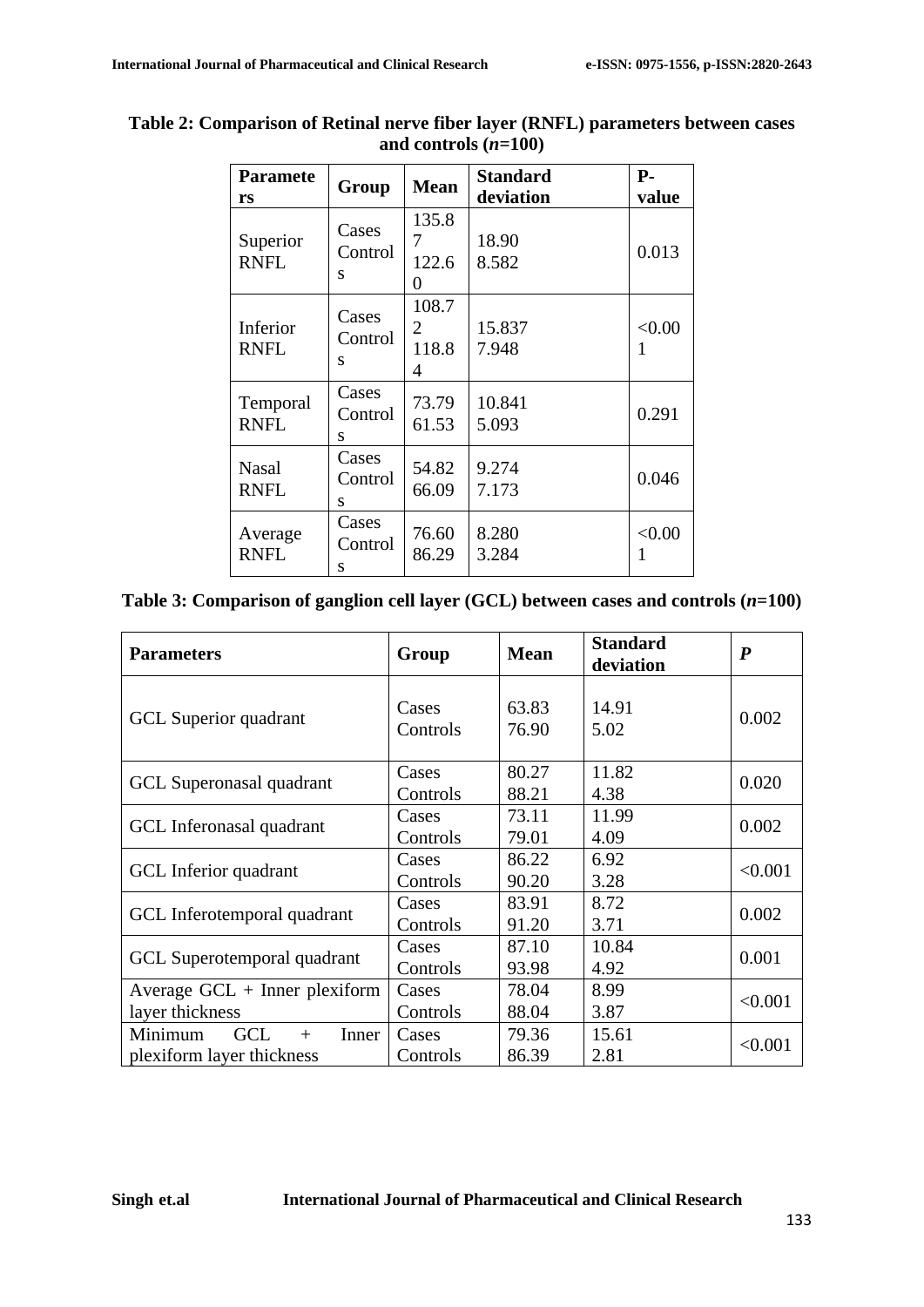| <b>Parameters</b> | <b>Mean</b> ±Standard deviation<br>Group |                   | $\boldsymbol{P}$ |  |
|-------------------|------------------------------------------|-------------------|------------------|--|
| Avg $Cup$ disc    | Cases                                    | $0.67 \pm 0.67$   | 0.271            |  |
| ratio             | Controls                                 | $0.68 \pm 0.21$   |                  |  |
| Cup<br>disc       | Cases                                    | $0.381 \pm 0.271$ | 0.088            |  |
| volume            | Controls                                 | $0.371 \pm 0.281$ |                  |  |
|                   | Cases                                    | $2.339 \pm 0.280$ | < 0.001          |  |
| Rim area          | Controls                                 | $2.791 \pm 0.391$ |                  |  |
|                   | Cases                                    | $3.812 \pm 0.361$ | 0.512            |  |
| Disc area         | Controls                                 | $2.925 \pm 0.023$ |                  |  |

**Table 4: Comparison of optic nerve head parameters between cases and controls (***n***=100)**

#### **Discussion:**

Deterioration of autoregulation in blood flow to the optic nerve was due to recurrent apneas, and optic nerve blood flow dysregulation was due to OSAS [11].In this mechanism, mediators that cause dilatation or contraction of smooth muscle are secreted from normal endothelium tissue. It has been suggested that the balance of endothelial and nitric oxide is disturbed in patients with OSAS. Kato et al. have shown that, in the patients with OSAS, infusion of acetylcholine reduced vascular dilatation due to endothelium derivednitric oxide and therefore blood flow, compared with control group. However, there was no difference between the groups in endothelium-independent vasodilatation [12].

OCT is a technique that provides real measurements of the macula, peripapillary retinal layers, and the optic nerve, allowing a fast, non-invasive way to show possible retinal changes in OSAS patients. Accordingly, retinal changes demonstrated by OCT could function as a window into the brain and can be used as a biomarker [13].

As previously reported [14], during sleep, intermittent apneic episodes with oxygen desaturation activate proinflammatory and procoagulant mechanisms accompanied by the adrenergic system. These changes

promote endothelial dysfunction and oxidative stress with an increase in vascular resistance that, in the end, compromises the optic nerve perfusion and leads to a reduction in retinal thicknesses. These findings can easily be shown with OCT.

A meta-analysis presented by Yu et al. reviewing 10 case-control studies, and another one by Wang et al. that includes 17 studies on OCT in OSAS, show that the average RNFL thickness in OSAS patients is significantly reduced compared to healthy controls [15, 16].

A study done by Zengin et al.[17]on OSA patients showed a significant thinning of superior, inferior, nasal, and average RNFL thickness. Another observational case control study by Casas et al. [18]also showed decrease only in peripapillary nasal RNFL thickness and no statistically significant thinning of other RNFL parameters on Stratus OCT. A study by Lin et al.<sup>[19]</sup>concluded that there was a reduction in average RNFL, superior RNFL, and temporal RNFL in patients with moderate and

Mwanza et al. reported that on SD‑OCT, the best discriminates between glaucomatous eye and normal eyes are RNFL thickness at the inferior temporal clock hour 7, superotemporal RNFL, inferior quadrant RNFL, average RNFL thickness, rim area, CD ratio, cup to disc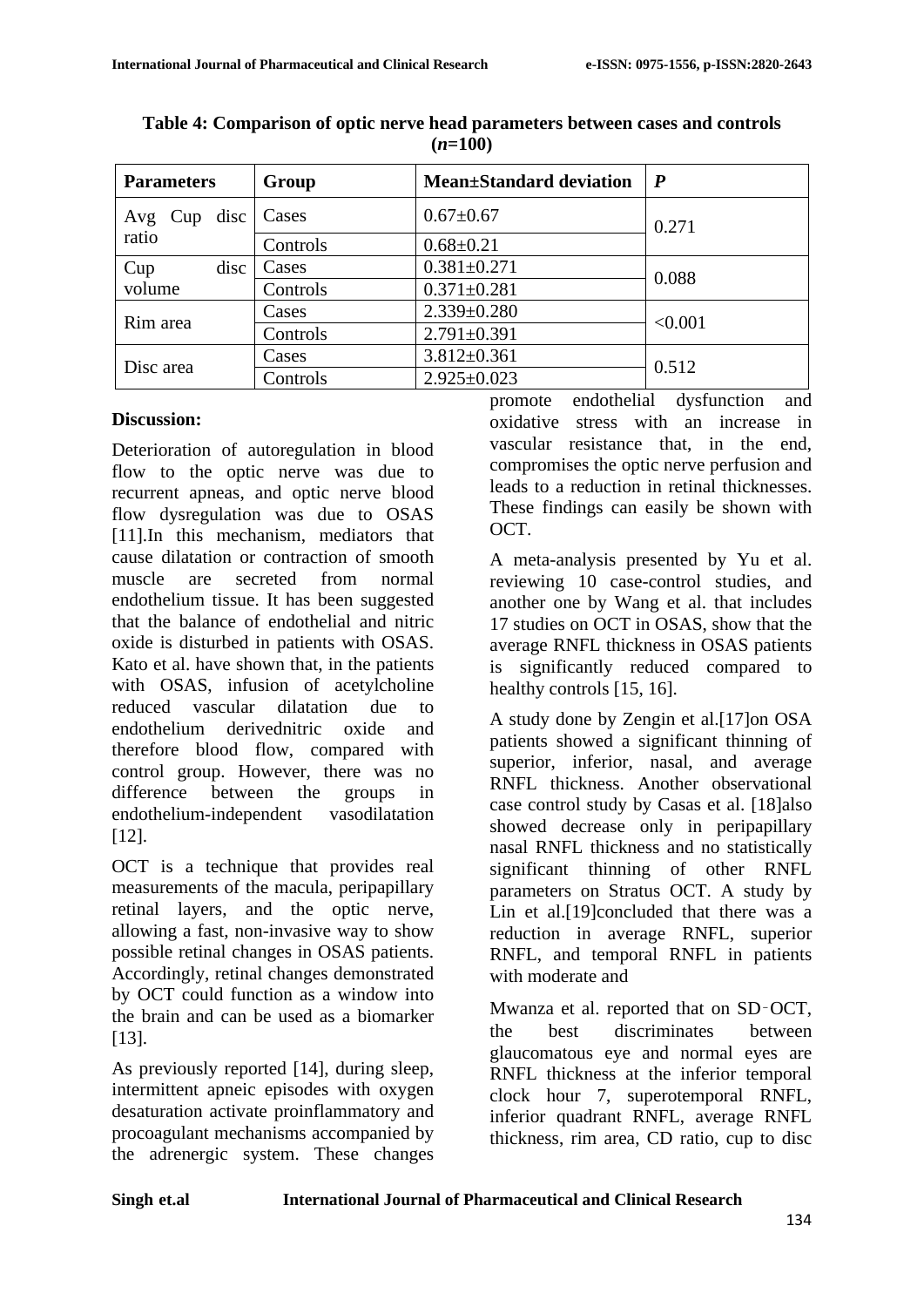area ratio, and minimal GC‑IPL thickness.[20]

Our study has shown statistical difference in most of the above parameters among OSA patients when compared to controls, hence indicating that these OSA patients even with normal looking discs could be at risk of developing glaucoma. [20]

Geyer et al. found that the prevalence of glaucoma is similar in 228 patients with OSAS and normal subjects [21]. Moreover, they could not find any correlation between AHI and glaucoma. However they detected a positive correlation between VKI and AHI. Also, in our study, we could not find any difference between the OSAS group and the control group in terms of their RNFL thickness.[22]

## **Conclusion:**

OSA patients even with clinically normal optic disc showed significant decrease in the RNFL thickness, GCL thickness, and rim area when compared to age‑matched controls. Hence, these patients constitute a high-risk population who need to be regularly screened and followed up for ocular co‑morbidities.

# **References:**

- 1. Gottlieb, D.J.; Punjabi, N.M. Diagnosis and Management of Obstructive Sleep Apnea: A Review. JAMA 2020, 323, 1389–1400.
- 2. Peppard, P.E.; Young, T.; Barnet, J.H.; Palta, M.; Hagen, E.W.; Hla, K.M. Increased prevalence of sleepdisordered breathing in adults. Am. J. Epidemiol. 2013, 177, 1006–1014
- 3. Marin, J.M.; Carrizo, S.J.; Vicente, E.; Agusti, A.G. Long-term cardiovascular outcomes in men with obstructive sleep apnoeahypopnoea with or without treatment with continuous positive airway pressure: An observational study. Lancet 2005, 365, 1046–1053.
- 4. Kerner, N.A.; Roose, S.P. Obstructive Sleep Apnea is Linked to Depression and Cognitive Impairment: Evidence and Potential Mechanisms. Am. J. Geriatr. Psychiatry 2016, 24, 496–508.
- 5. J. T. Walsh and J. Montplaisir, "Familial glaucoma with sleep apnoea: a new syndrome?" Thorax, vol. 37, no. 11, pp. 845–849, 1982.
- 6. M. Sergi, D. E. Salerno, M. Rizzi et al., "Prevalence of normal tension glaucoma in obstructive sleep apnea syndrome patients," Journal of Glaucoma, vol. 16, no. 1, pp. 42–46, 2007
- 7. D. M. Marcus, A. P. Costarides, P. Gokhale et al., "Sleep disorders: a risk factor for normal-tension glaucoma?" Journal of Glaucoma, vol. 10, no. 3, pp. 177–183, 2001.
- 8. Sleep‑related breathing disorders in adults: Recommendations for syndrome definition and measurement techniques in clinical research. The report of an American academy of sleep medicine task force. Sleep 1999;22:667‑89.
- 9. Prasad CN. Obstructive sleep apnea hypopnea syndrome – Indian scenario. Perspect Med Res 2013;1:22‑5.
- 10. De Groot V. Eye diseases in patients with sleep apnea syndrome: A rewiew. Bull Soc Belge Ophtalmol 2009:43‑ 51.
- 11. S. S. Hayreh, M. B. Zimmerman, P. Podhajsky, and W. L. M. Alward, "Nocturnal arterial hypotension and its role in optic nerve head and ocular ischemic disorders," American Journal of Ophthalmology, vol. 117, no. 5, pp. 603–624, 1994.
- 12. Pasha, T., Hossain, M. M., & Chowdhury, R. (2020). Nutritional status of pregnant women in selected hospitals in Dhaka city. Journal of Medical Research and Health Sciences, 3(12), 1114–1117. https://doi.org/10.1 5520/jmrhs.v3i12.295